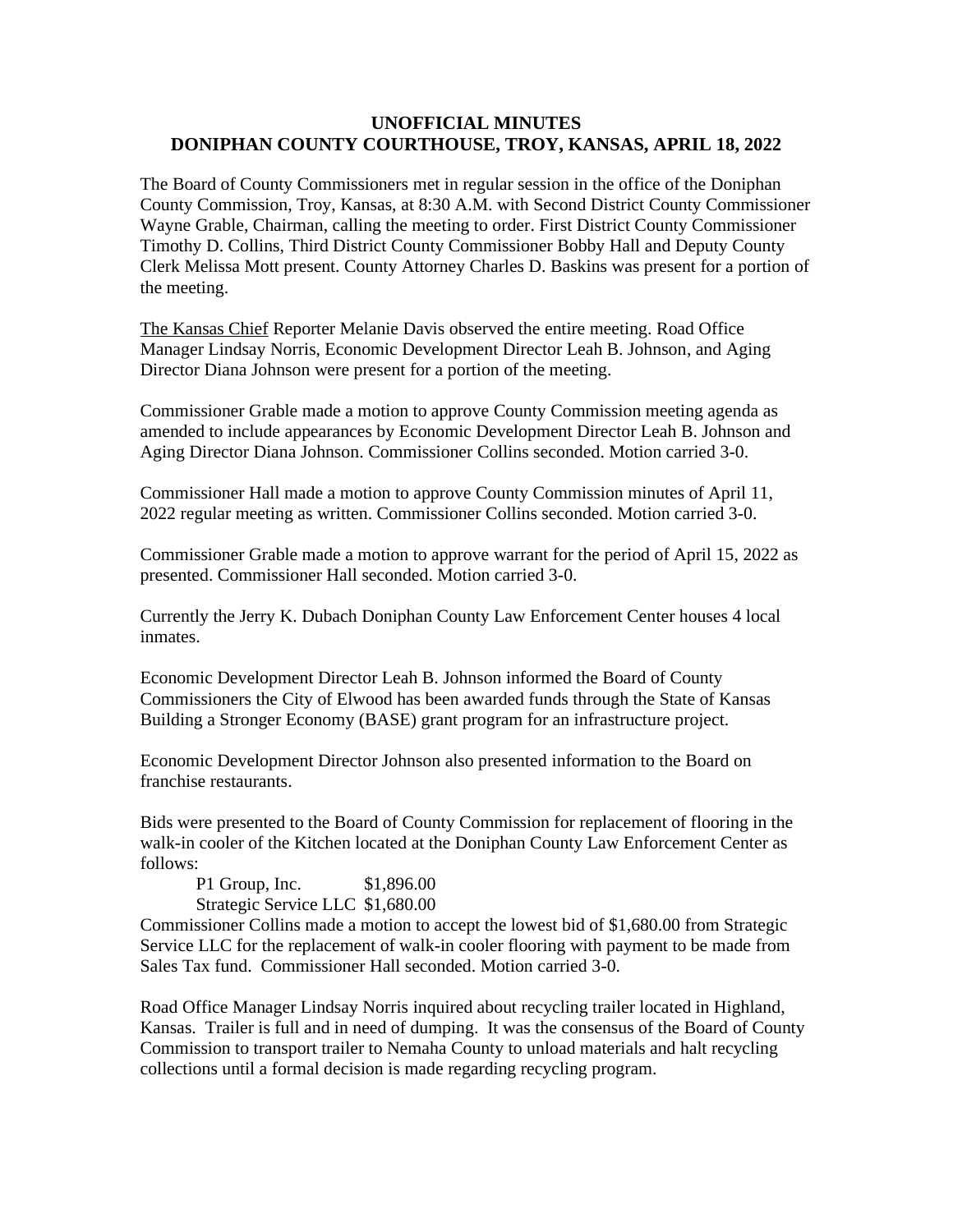Correspondence from County Clerk Peggy Franken was presented to the Board regarding insurance coverage for off-site parking and test driving vehicles or equipment for selling purposes.

Aging Director Diana Johnson gave an update on Highland Senior Citizens Center repairs. Director Johnson also indicated Little Man Construction inspected and made repairs to belfry on the Highland Senior Citizens Center.

At 9:00 A.M. Commissioner Grable made a motion to recess into executive session for the purpose of discussing and protecting the interest of non-elect personnel, with the meeting called back to order in the office of the Doniphan County Commission at 9:05 A.M. Commissioner Hall seconded. Motion carried 3-0. Aging Director and Deputy County Clerk remained.

At 9:06 A.M. Commissioner Collins made a motion to recess into executive session for the purpose of discussing and protecting the interest of non-elect personnel, with the meeting called back to order in the office of the Doniphan County Commission at 9:10 A.M. Commissioner Hall seconded. Motion carried 3-0. Deputy Clerk remained.

At 9:11 A.M. the Board of County Commission recessed for a break with the meeting called back to order in the office of the Doniphan County Commission at 9:21 A.M.

At 10:00 A.M. public hearing was held for consideration of road vacation and new road dedication for a portion of Elgin and  $210<sup>th</sup>$  Roads, described as follows:

A portion of the southwest quarter of Section 6, Township 3 south, Range 20 east of the 6th Principal Meridian, Doniphan County, Kansas, being more particularly described as follows: A strip of land 40.00 feet in width, lying 20.00 feet on each side of the following described centerline: Commencing at the southwest section corner of said Section 6; thence along the south line of said southwest quarter S. 89°32'35" E. A distance of 339.41 feet to the point of beginning; thence N. 24°00'36" W. A distance of 365.84 feet; thence N. 34°39'47" W. A distance of 88.57 feet; thence N. 41°26'30" W. A distance of 56.35 feet; thence N. 59°16'11" W. A distance of 53.59 feet; thence N. 76°11'37" W. A distance of 38.15 feet to the east right-of-way line of Elgin Road being also the point of ending. The sidelines of said strip of land shall be prolonged or shortened so as to terminate on the easterly right-of-way of said Elgin Road and said south line of the southwest quarter. Contains 0.55 acres, more or less.

The new course of the road to be approved is as follows to wit: A portion of the southwest quarter of Section 6 and the northwest quarter of Section 7, Township 3 south, Range 20 east of the 6th Principal Meridian, Doniphan County, Kansas, being more particularly described as follows: A strip of land 40.00 feet in width, lying 20.00 feet on each side of the following described centerline: Commencing at the southwest section corner of said Section 6; thence along the west line of said southwest quarter N.  $0^{\circ}01'45''$  W. A distance of 8.07 feet; thence S. 88°58'04" E. A distance of 20.01 feet to the east right-of-way line of Elgin Road being also the point of beginning; thence S. 88°58'04" E. A distance of 72.51 feet; thence S. 85°17'18" E. A distance of 229.20 feet crossing the south line of said southwest quarter into the